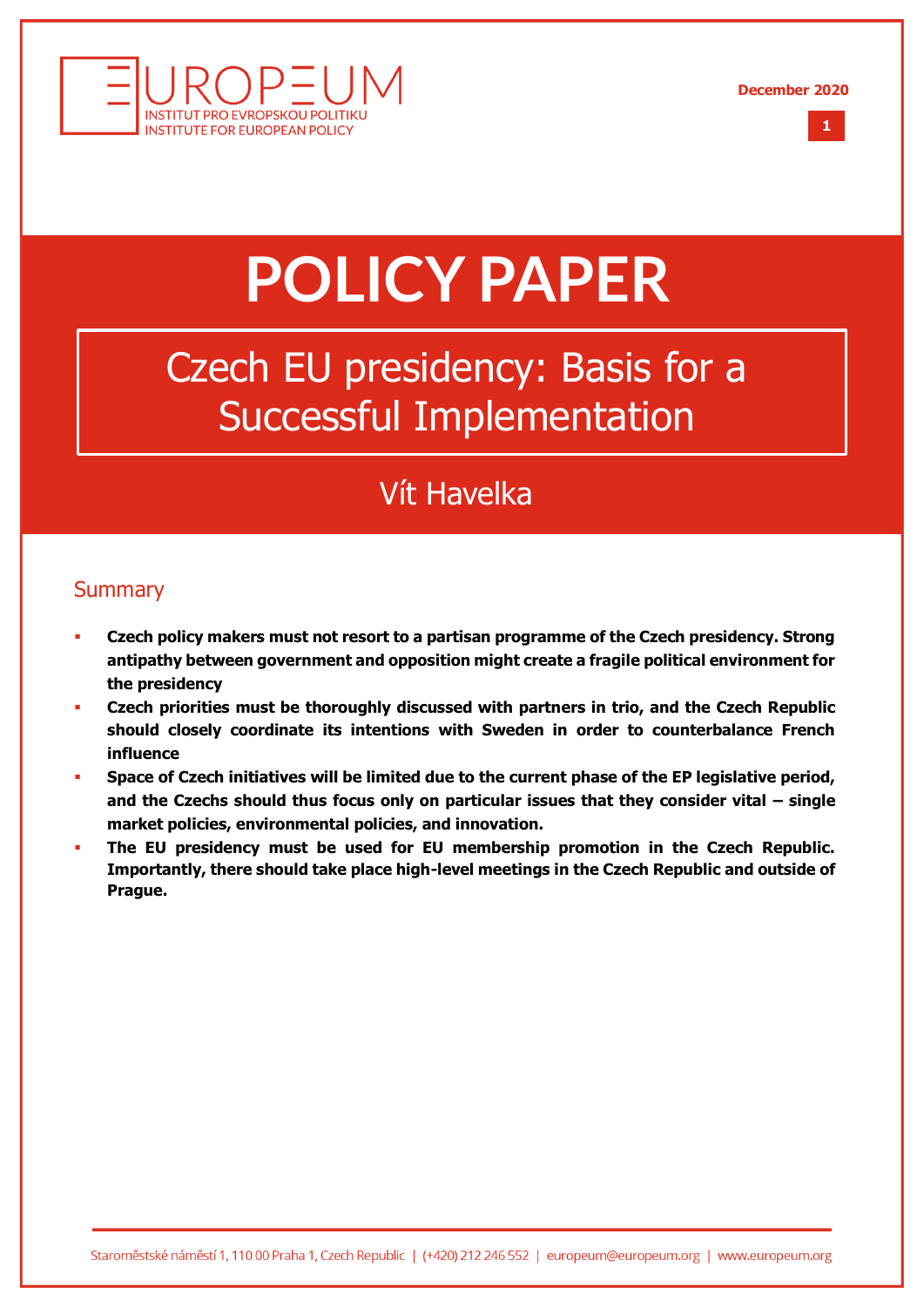

#### **2**

#### Essentials to consider

The Czech Republic is scheduled to hold the rotating presidency of the EU council in the second half of 2022, making it already the second Czech presidency since its accession to the European Union in 2004. Czechs will want to improve their reputation from their last presidency, which was marked by the collapse of Mirek Topolánek´s government in the middle of the Czech term.

As of December 2020, the preparatory works for the Czech presidency are underway. The Czech government allocated 1,24 billion  $CZK<sup>1</sup>$  for the presidency implementation, additional personnel was hired, and there are in motion regular consultations with stakeholders. <sup>2</sup> On the other hand, discussions about priorities on the political level are lagging behind, and much of the activity is conducted behind closed doors.

In order to shed light on what dilemmas await Czech public servants and politicians during preparatory works, the following article discusses three crucial aspects of the Czech presidency – limitations to agenda setting, cooperation with trio, and utilization of the presidency for EU membership promotion in the Czech Republic.

In general, it is important to stress that the organisational team and ruling politicians must find agreement with the opposition and other relevant actors for the presidency programme. It would be unwise to repeat the 2009 situation when the Czech presidency collapsed primarily due to personal aspirations of some national politicians. Secondly, the presidency of the EU Council is a once in a generation opportunity; thus, the Czech government should not excessively strangle the presidency budget despite the ongoing economic crisis. The presidency is a unique opportunity not only to present the Czech Republic abroad, but also the Czech EU membership at home.

#### Agenda setting limitations

Every presidency has the ambition to introduce its own agenda at the European level. It is obvious that the more influential a state is, the greater chance to leave marks on the European integration. There are, however, general restrictions that each state faces and which do not mirror their relative power. The Czech organisational team must keep them in mind while drafting the Presidency programme.

Firstly, every presidency takes place within certain predetermined phase of the legislative period. Those states holding their presidency at the beginning of a legislative period have a greater chance to influence discussed files than those hosting the presidency in the middle of EP legislative period. The Czech Republic will have its presidency approximately in the middle of the 5 years EP term. This means that most of its agenda will derive from already existing legislative files, and that the room for its own legislative initiatives will be significantly constrained.

Secondly, the European Council has its own document – Strategic Agenda – outlining the Union´s priorities until 2024. If there is no similar emergency to the COVID-19 pandemic, it is reasonable to presume that the Czech presidency programme will remain closely aligned with the Strategic agenda.

On the other hand, these institutional constrains only limit the free space for the Czech Republic, but they do not prohibit the country to stress certain policy areas it considers vital. There are four main policy clusters listed in the Strategic agenda, and some are highly relevant for the Czech Republic. It could, for instance, invest political capital in economic agenda "Developing our economic base: the European model for the future." As a country favouring the four freedoms and heavily profiting from the single market, the Czech Republic could try to advance the digital union, or cohesion between member states. Similarly, the Strategic

 $2$  E.g, in the framework of the "National Convention on EU affairs". [https://www.narodnikonvent.cz/national-convention](https://www.narodnikonvent.cz/national-convention-open-debate-on-europe/)[open-debate-on-europe/](https://www.narodnikonvent.cz/national-convention-open-debate-on-europe/)

<sup>1</sup> [https://www.irozhlas.cz/zpravy-domov/ceske-predsednictvi](https://www.irozhlas.cz/zpravy-domov/ceske-predsednictvi-evropska-unie-rozpocet-vlada-andrej-babis-cssd_1910141701_dok)[evropska-unie-rozpocet-vlada-andrej-babis-cssd\\_1910141701\\_dok](https://www.irozhlas.cz/zpravy-domov/ceske-predsednictvi-evropska-unie-rozpocet-vlada-andrej-babis-cssd_1910141701_dok)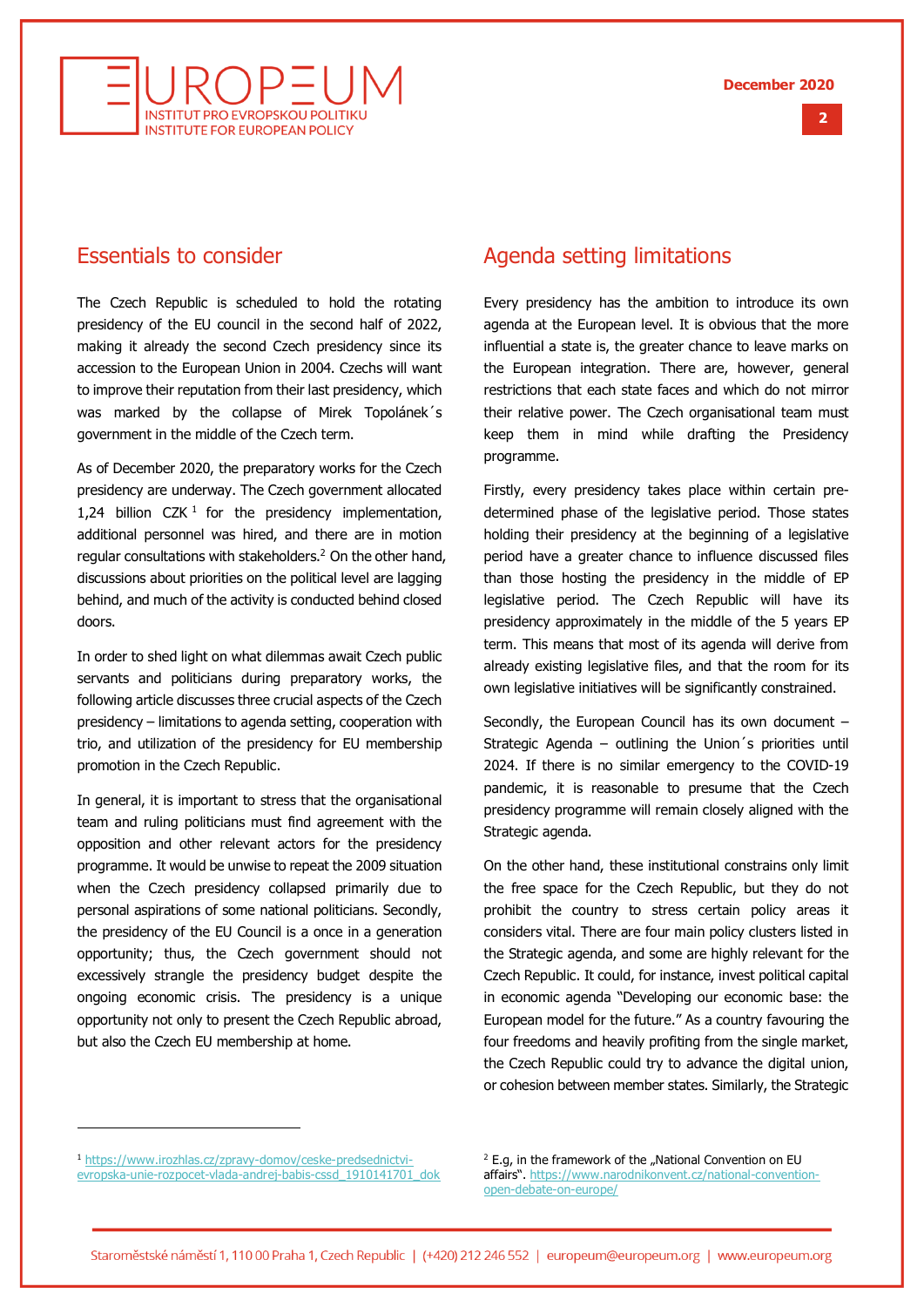**3**



agenda concerning EU Foreign Policy offers a lot of room for the Czech Republic. Czechs could strive for a deeper cooperation in the framework of the Eastern Partnership, as well as facilitate the advancement of the stagnated accession process of Western Balkan.

More concrete suggestions naturally require a more thorough analysis, which will be published by EUROPEUM next year. It is clear, however, that although the Czech Republic will face many institutional constrains limiting its ability to function as an agenda setter, there is still enough room for some partial initiative, provided it is closely tied to the Strategic agenda.

#### Cooperation with the trio

Another crucial aspect of the EU presidency preparatory work is the agreement with trio partners on their programme. The Czech Republic´s partners will be Sweden and France, where the Czechs are going to be in the middle of the trio behind France and prior to Sweden. The programme agreement between all partners is important as it ensures a smooth transition of agenda from one presiding country to another, and it also limits potential contradicting proposals. Overall, the trio institution ensures a problemfree handing of the rotating presidencies.

In general, the Czech Republic will be in a difficult position to leave a significant trace on the trio programme for several reasons. Firstly, the French and Swedish political elites will be motivated to perform well as both countries will hold general elections during the trio term. Secondly, France is one of the most influential countries in Europe with an energetic President Macron, who will surely try to use the presidency not only in his presidential campaign, but he will also want to assertively enforce the French agenda.

In this sense, the Czech Republic will have a partner who has a very different idea about functioning of the single market, monetary union as well as the EU as such. Shortly after Macron took office, he tried to limit the freedom of labour by amending the Posted-Workers-Directive as well

as Mobility Package concerning lorry transport. France opinions about the Single Market significantly differ from the Czech ones. The Czech Republic has usually been known as a liberal country favouring unrestricted four freedoms. Furthermore, unlike France the Czech Republic is not a member of the Eurozone and objects to any deeper European integration.

On the other hand, Sweden could prove to be a good counterbalance to French influence. The country has very similar approach to the Single Market, it does not belong to the Eurozone, and to some extent it favours the current institutional setup of the EU rather than moving towards deeper cooperation. It seems that the Czech Republic could use the Swedish presence in the trio and coordinate closer its programme ideas with the Nordic country. It might help in countering the French influence.

In any case, it is necessary to thoroughly discuss programme and priorities with all partners in the trio. It will ensure a smooth agenda transition from one presidency to another. Furthermore, the actual programme will to a large extent depend on the opened files, and thus there will be only limited possibility to establish original initiatives.

#### EU promotion in the Czech Republic

The EU presidency has always proved as a good tool to promote EU membership in countries holding the presidency. Czech experience from 2009 clearly shows that the support to Czech membership in the EU gained a significant boost<sup>3</sup>. Simultaneously, the presidency can have a positive effect on the Czech perception of its ability to influence EU politics. In this sense, Czechs have traditionally been very sceptical and have not thought of the EU as an institution taking their opinion into account.

As a result, it is imperative to consider how to utilize the Czech presidency for propagation of its membership in the EU. Czechs are one of the most Eurosceptic nation in Europe,

<sup>3</sup> See Brand EU:

[the-eu-brand-how-do-czechs-feel-about-the-eu-and-what-could](https://www.europeum.org/en/articles/detail/3258/czechs-and-the-eu-brand-how-do-czechs-feel-about-the-eu-and-what-could-change-their-mind)[change-their-mind](https://www.europeum.org/en/articles/detail/3258/czechs-and-the-eu-brand-how-do-czechs-feel-about-the-eu-and-what-could-change-their-mind)

[https://www.europeum.org/en/articles/detail/3258/czechs-and-](https://www.europeum.org/en/articles/detail/3258/czechs-and-the-eu-brand-how-do-czechs-feel-about-the-eu-and-what-could-change-their-mind)